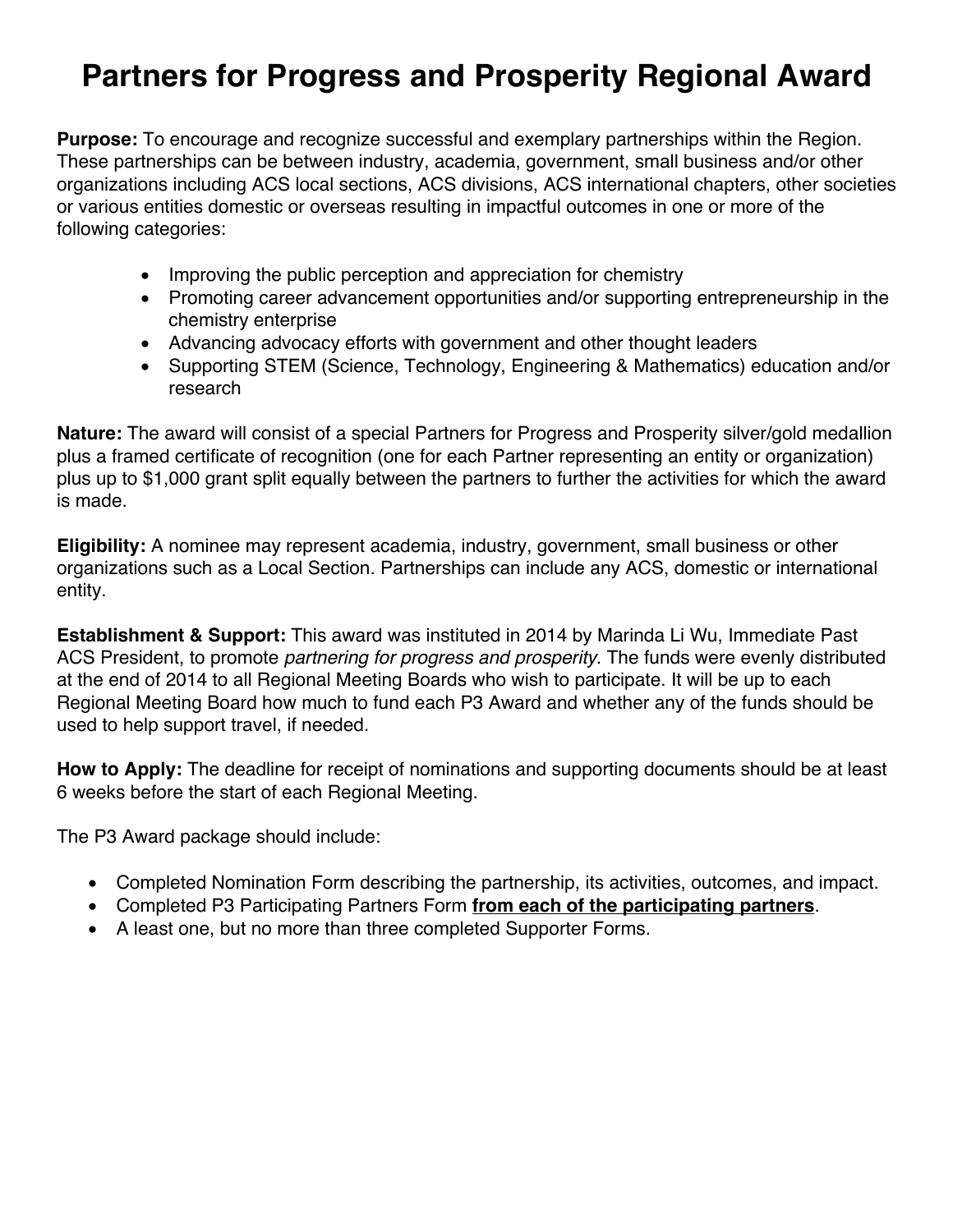## **NOMINATION FORM**

## **Partners for Progress and Prosperity Regional Award**

Any individual, except a member of the award selection committee may nominate or support the nominee(s) during any given year.

In addition to the Nominator information below, Participating Partner Forms with supporting documentation from all partners must be submitted. There must be at least two partners, but more partners are encouraged.

Submit to Awards Chair, Dr. Jun Yong Kang via email junyong kang@unly.edu as an attachment.

The Award will be presented at the Western Regional Meeting of the ACS, which will be held at Flamingo Hotel & Casino's Convention Center, Las Vegas, Nevada on October 19 - 22, 2022.

#### **DEADLINE: August 1, 2022**

#### Nominator Information:

| Name:                          |  |
|--------------------------------|--|
| Company/Institution:           |  |
| Position (Exact title):        |  |
| Address:                       |  |
| City:                          |  |
| State & Zip:                   |  |
| Phone:                         |  |
| FAX:                           |  |
| Email:                         |  |
| Relationship to the P3 Project |  |

Nomination: Submit a narrative statement of no more than 750 words that describes the P3 project and how it addressed the purpose(s) of this Regional Award.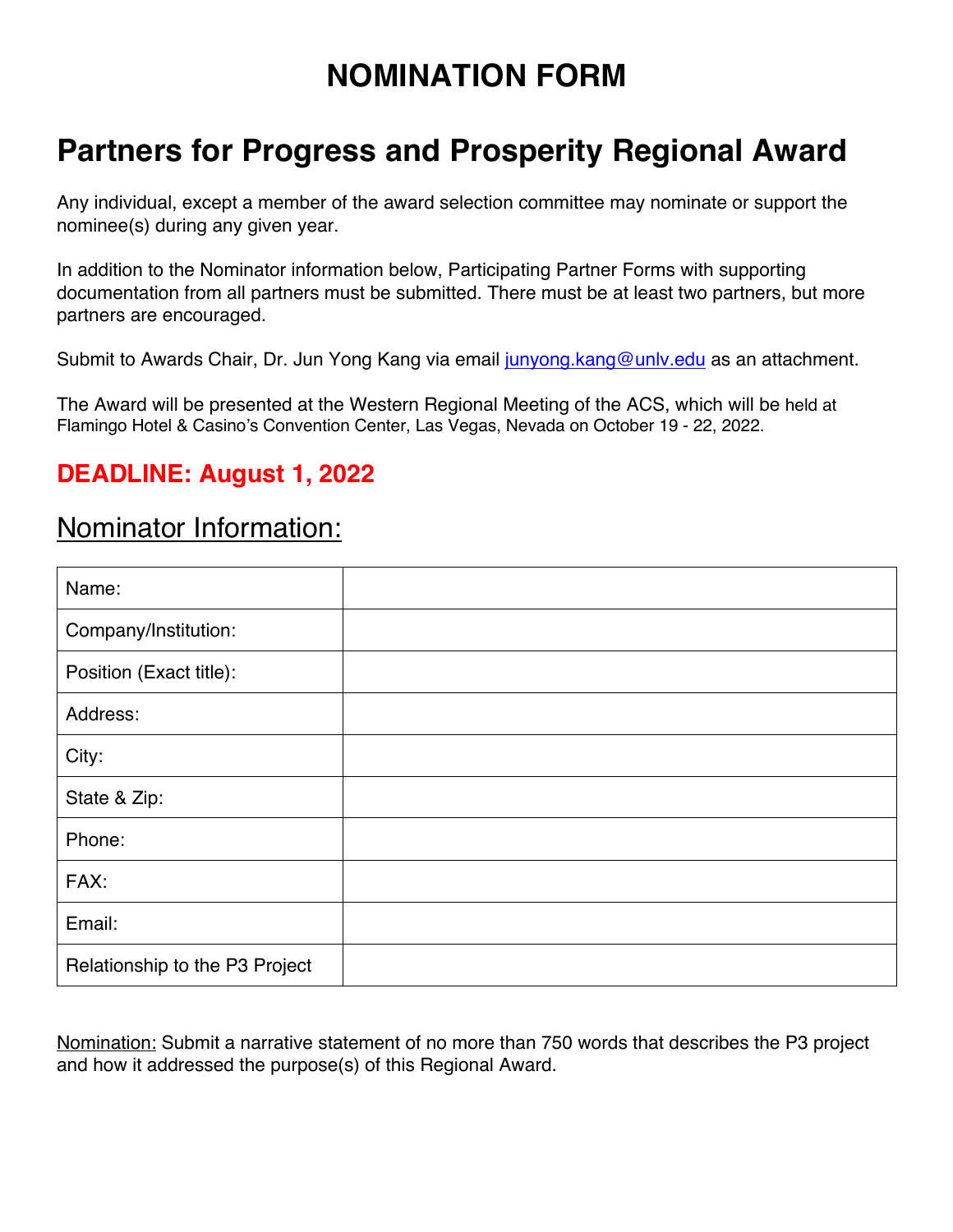# **P3 PARTICIPATING PARTNER FORM**

## **Partners for Progress and Prosperity Regional Award**

| Name:                   |  |
|-------------------------|--|
| Company/Institution:    |  |
| Position (Exact title): |  |
| Address:                |  |
| City:                   |  |
| State & Zip:            |  |
| Phone:                  |  |
| FAX:                    |  |
| Email:                  |  |
| Website:                |  |

Partner Information

In no more than 250 words, describe the content, scope, and timeline of your participation in this cooperative venture.

a. What type of P3 program was developed & executed: (check one)

improving the public perception and appreciation for chemistry

\_\_\_\_ promoting career advancement and/or supporting entrepreneurship in chemistry

\_\_\_\_ advancing advocacy efforts with government and other thought leaders

supporting STEM education and/or research

b. How many members of your organization were active participants in this venture?

c. How many persons in what area/region were affected by your venture?

d. Explain the local/regional/national impact that resulted from this cooperative venture?

e. Explain your organization's plan for continuing this venture into the future.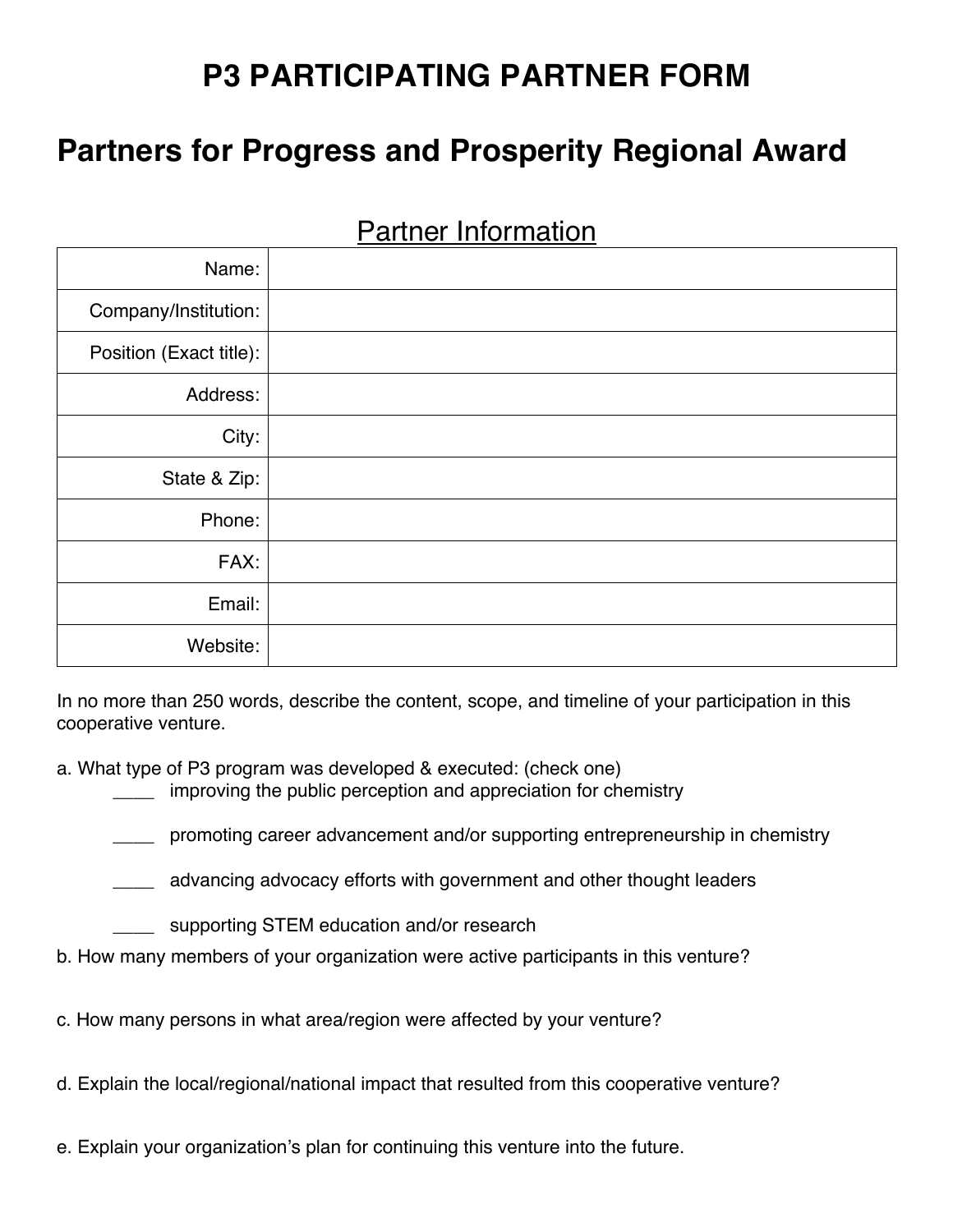## **SUPPORTER FORM Partners for Progress and Prosperity Regional Award**

#### **Supporter Information**

| Name:                          |  |
|--------------------------------|--|
| <b>Company/Institution:</b>    |  |
| <b>Position (Exact title):</b> |  |
| <b>Address:</b>                |  |
| City:                          |  |
| State & Zip:                   |  |
| <b>Phone:</b>                  |  |
| FAX:                           |  |
| Email:                         |  |

Submit a narrative statement of no more than 750 words that describes and comments upon the following:

a. What type of P3 program was developed & executed: (check one)

improving the public perception and appreciation for chemistry

\_\_\_\_ promoting career advancement and/or supporting entrepreneurship in chemistry

\_\_\_\_ advancing advocacy efforts with government and other thought leaders

supporting STEM education and/or research

b. What features of this program are exemplary and worthy of this award?

c. What was the level of involvement between or among the partner organizations?

d. Has this partnership program been presented at any local/regional/national meeting?

e. What evidence is there that this partnership will continue into the future?